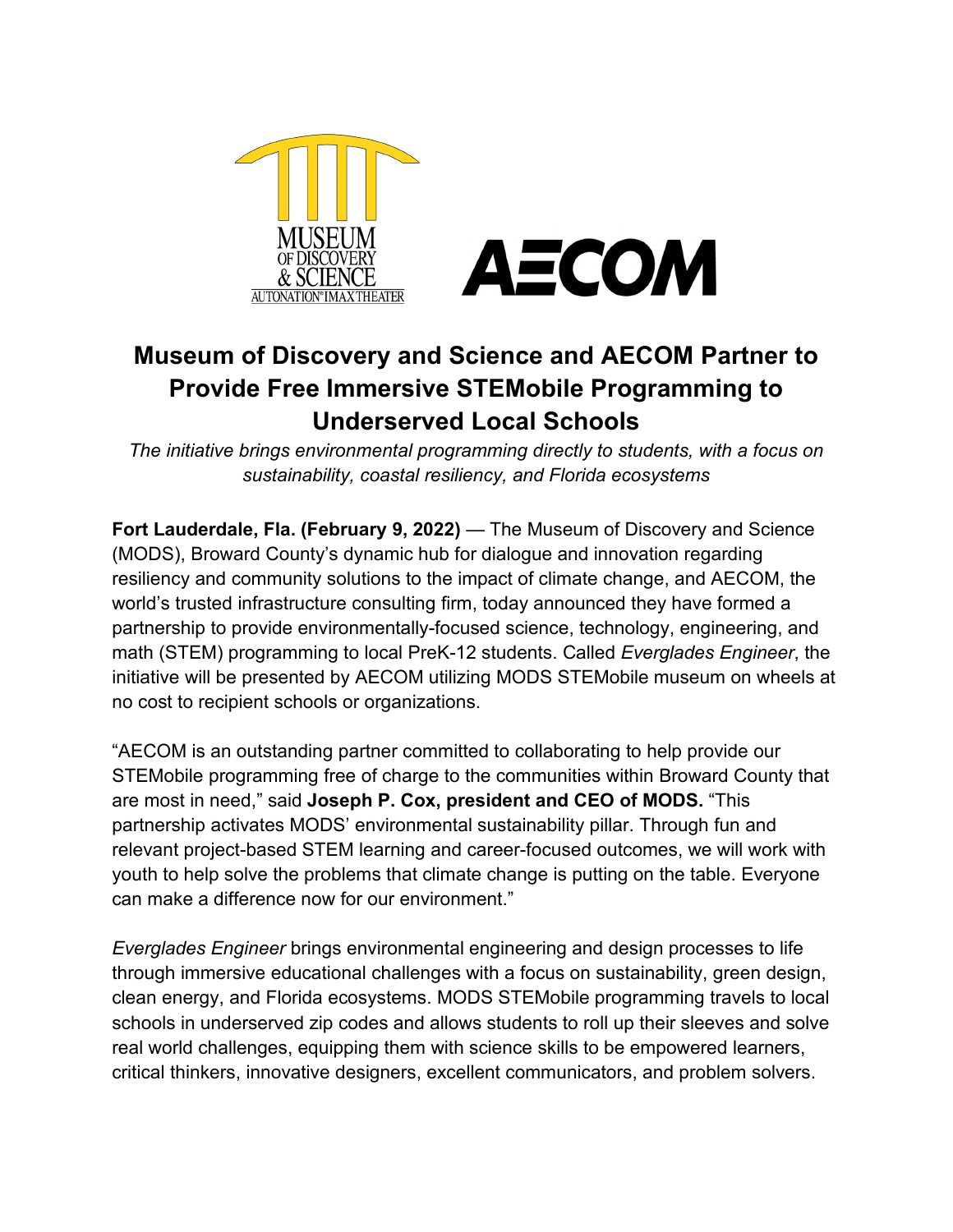"MODS creates strong, engaging programming to help solve critical issues of today and through this partnership we can deliver a robust learning experience that is not only immersive and entertaining, but helps students understand the very real climate-driven impacts their communities face," said **Lauren Swan, vice president of resilience and sustainable development with AECOM**. "Climate change is happening now. By partnering with MODS, we have the opportunity to educate the next generation, so they become future leaders capable of designing and implementing vital creative solutions that mitigate these impacts."

In addition to *Everglades Engineer*, the AECOM partnership helps fund MODS' *EcoExplorers* paid internship, a program offered to high school learners interested in environmental education through field experiences in the Everglades and at the museum. The partnership also provides volunteer opportunities for AECOM employees to support STEMobile learning.

###

## **ABOUT AECOM**

AECOM is the world's trusted infrastructure consulting firm, delivering professional services throughout the project lifecycle – from planning, design and engineering to program and construction management. On projects spanning transportation, buildings, water, new energy, and the environment, our public- and private-sector clients trust us to solve their most complex challenges. Our teams are driven by a common purpose to deliver a better world through our unrivaled technical expertise and innovation, a culture of equity, diversity and inclusion, and a commitment to environmental, social and governance priorities. AECOM is a Fortune 500 firm and its Professional Services business had revenue of \$13.3 billion in fiscal year 2021. See how we are delivering sustainable legacies for generations to come at [aecom.com](http://aecom.com/) and @AECOM.

## **ABOUT MUSEUM OF DISCOVERY AND SCIENCE**

Founded in 1976 as the Discovery Center, today the Museum of Discovery and Science (MODS) is at the forefront of science education, innovation and exploration. MODS connects people to inspiring science. The Museum encompasses more than 150,000 square feet of interactive exhibits. This includes all of our permanent and traveling exhibits, as well as our outdoor Science Park. Families can enjoy super science shows and demonstrations, wild Creature Feature animal encounters, private experiences, mind-blowing Makerspace labs, cool camps, unforgettable birthday parties, engaging field trips and STEM curricula, professional development workshops for educators, distinguished speakers, and more. In addition to daily hours, MODS is currently offering virtual and offsite programming. MODS' STEMobile delivers STEM education on location across South Florida! A STEMobile experience ranges from one hour to full-day with programming for pre-kindergarten through adult and is available for schools, community centers, corporate team building and special events! All programs can be customized for time, group size and age group. Book a STEMobile visit today. Free